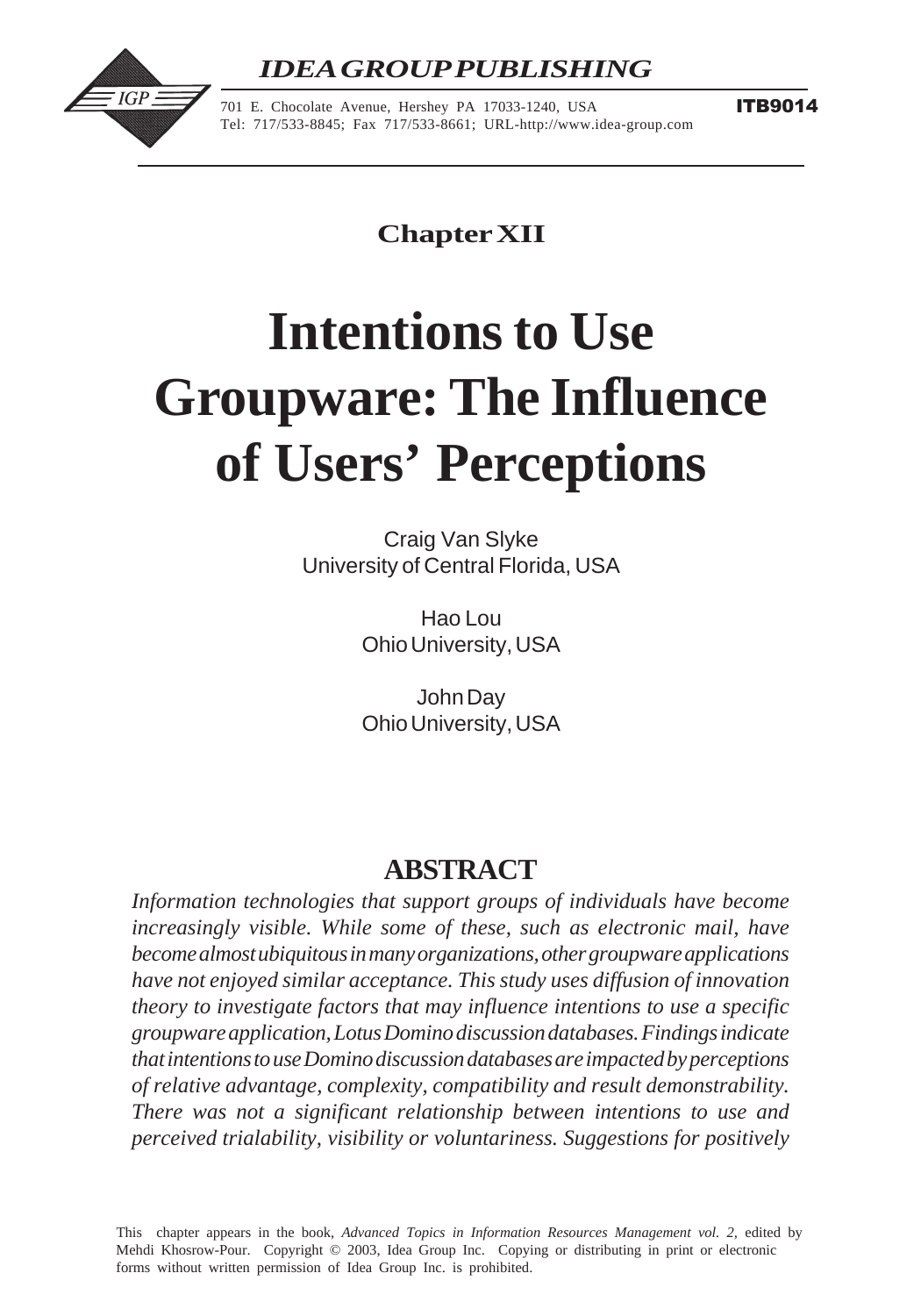*impacting important perceptions are also offered. Those interested in increasing the use of groupware technologies may find these suggestions helpful in guiding their efforts.*

## **INTRODUCTION**

Although a number of groupware applications such as e-mail have become an almost ubiquitous part of many organizations, other groupware applications have not been as universally adopted (Orlikowski, 1993). This phenomenon is not only exhibited in business organizations, but also extends to educational institutions. Anecdotal evidence indicates that many professors and students now interact via e-mail on a regular basis, while groupware systems have not been as widely adopted (Orlikowski, 1993). Research aimed at increasing our understanding of the diffusion and adoption of various groupware technologies represents an important direction for groupware research (Nunamaker, 1997).

The research reported in this chapter represents an attempt to use a diffusion of innovation perspective (Rogers, 1995) to understand factors that may impact intentions to use a groupware technology in an educational environment. Specifically, this chapter investigates the following research question:

*Are adopters' perceptions of the characteristics of groupware technology related to their intentions to use the technology?*

The answer to this question holds implications for practitioners as well as researchers. Research has been called for to investigate the applicability of diffusion of innovation theories to interactive communication technologies such as groupware (Rogers, 1991). Practitioners who wish to use groupware in an educational setting might use the findings of this research to increase participants' use of groupware technologies.

# **DOMINO GROUP SUPPORT SYSTEM**

Groupware is technology designed to facilitate the work of groups. This technology may be used to communicate, cooperate, coordinate, solve problems, compete or negotiate. While traditional technologies such as the telephone qualify as groupware, the term is ordinarily used to refer to a specific class of technologies relying on modern computer networks, such as e-mail, newsgroups, videophones or chat.